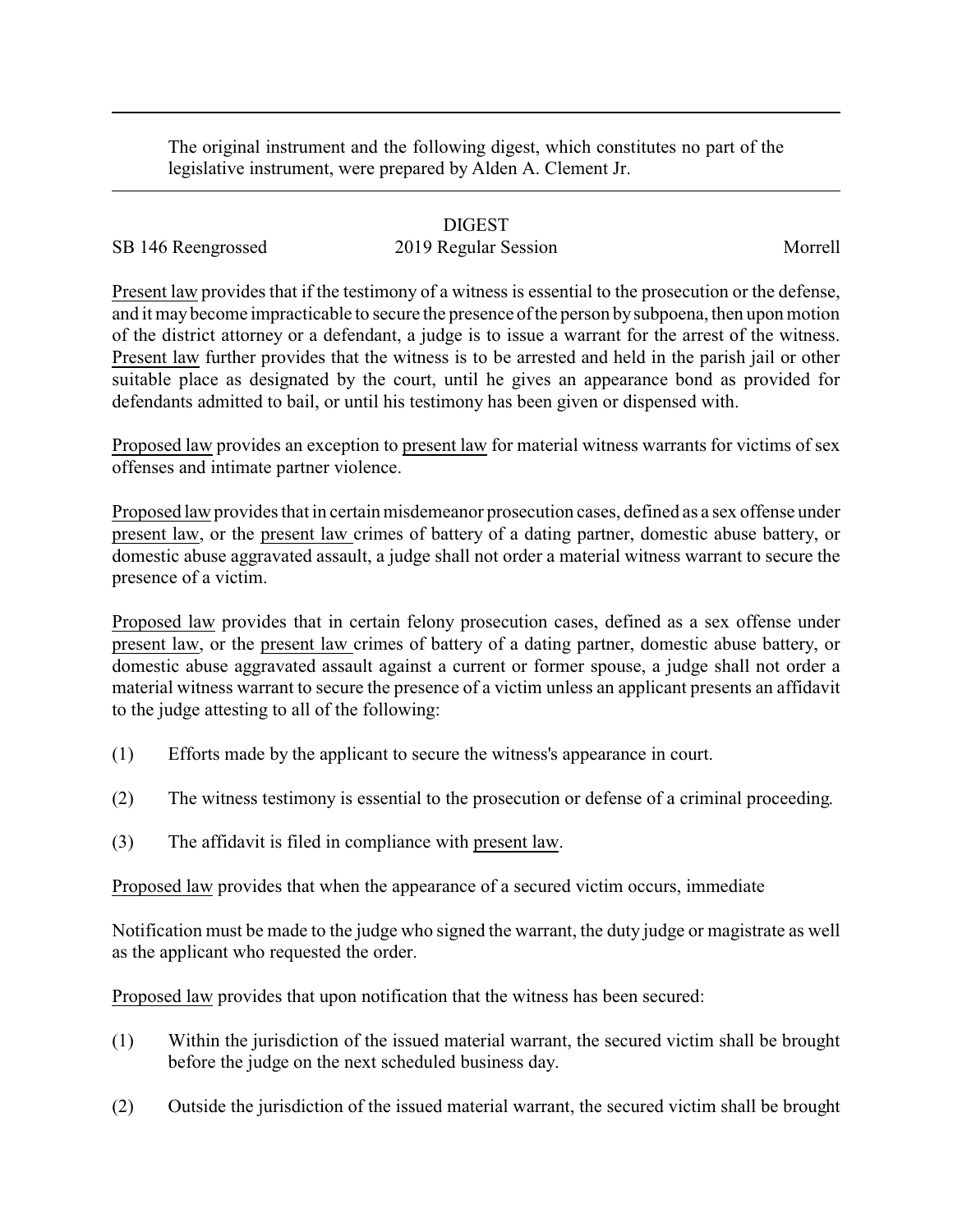before the judge as soon as practically possible.

Proposed law provides that the judge shall explore all available alternatives to incarceration to ensure the victim's appearance in court, and be notified of certain rights, including a right to counsel.

Proposed law provides a presumption that the victim be released on his own recognizance.

Proposed law provides certain conditions of release for such secured victim such as bond supervision, GPS monitoring, treatment facilities, shelters, lodging, or services offered by community partners or victim witness assistance coordinators.

Proposed law provides that the judge may order that the secured victim be placed in protective custody as an alternative to incarceration. If possible, a victim shall not be incarcerated in the same institution as the defendant.

Proposed law provides for a reporting system of information regarding material witness warrant data.

Effective upon signature of the governor or lapse of time for gubernatorial action.

(Amends R.S. 15:257; adds R.S. 15:257.1 and 625)